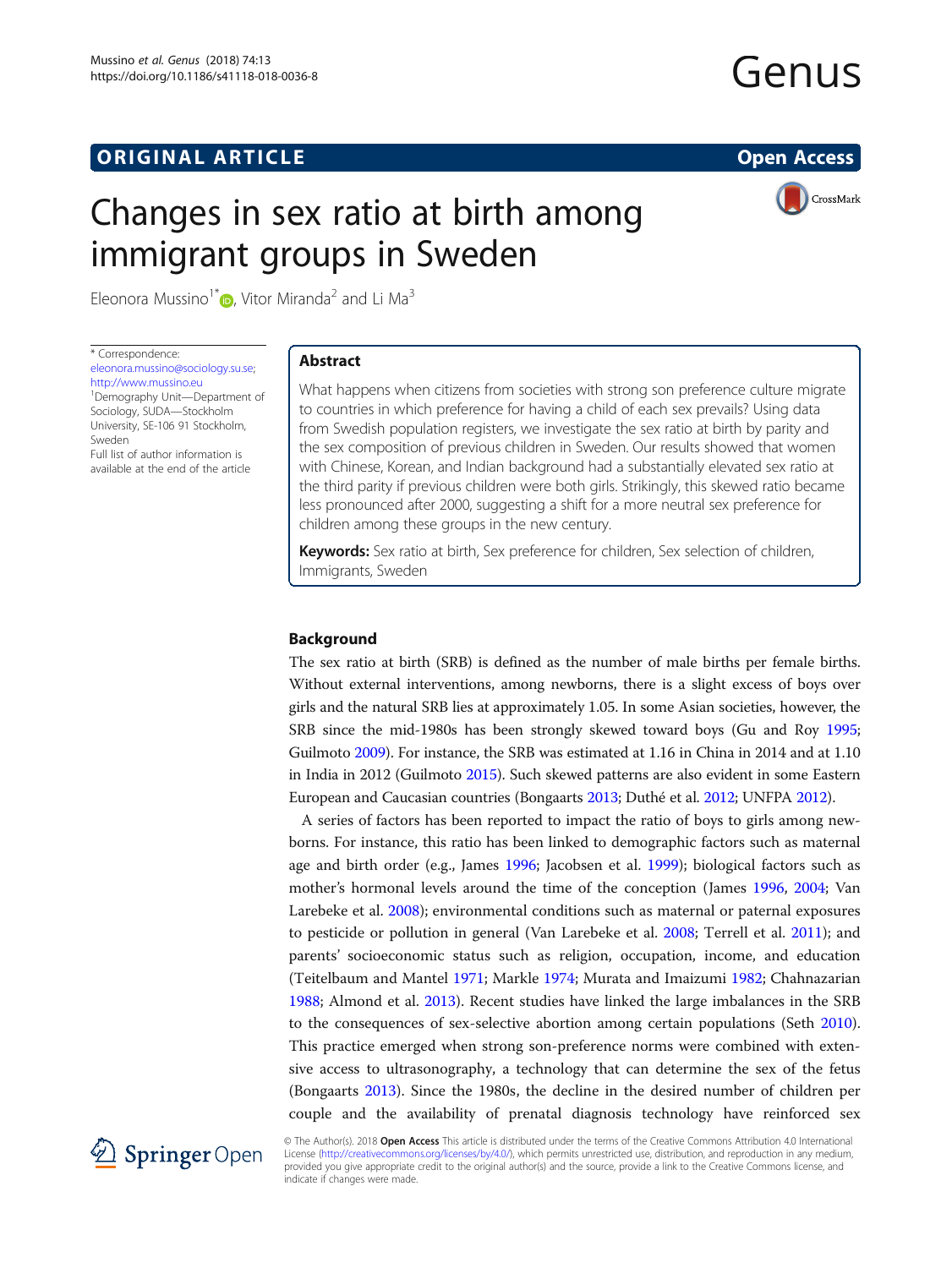selection of children, and consequently a skewed SRB (Chen et al. [2013\)](#page-12-0). The World Health Organization [\(2011,](#page-14-0) p. 12) defines the unbalanced sex ratios at birth as "an unacceptable manifestation of gender discrimination against girls and women and a violation of their human rights." Nonetheless, the prevalence of son preference may change across time and contexts. For example, Korea's economic development and social efforts in promoting gender equality smoothed the previously skewed SRB in Korean society (Chung and Das Gupta [2007,](#page-12-0) Ma [2016\)](#page-13-0).

Interestingly, skewed SRBs are also observed among certain immigrant groups in countries where the SRB of the native population ranges around the natural value. For example, a skewed SRB toward boys is documented among Indian-born mothers in England (Dubuc and Coleman [2007](#page-12-0)); among Chinese, Korean, and Indian parents in the USA (Almond and Edlund [2008\)](#page-12-0); and among South and East Asian immigrants in Canada (Almond et al. [2013](#page-12-0)). These findings suggest that preference for sons over daughters may prevail among certain populations, even after they have migrated to a context with different welfare systems and gender norms.

Sweden as a universal welfare state is an interesting case to study. On the one hand, the "liberal" and "individualistic" context allows for individual choices. On the other hand, the Swedish social environment promotes social norms that are conducive to gender equality and higher fertility. Mason [\(1997\)](#page-13-0) argues that a society's gender system arguably influences parents' sex preference for children. In societies with a high level of gender equality, one should expect a lower preference for the sex of offspring. In Sweden, most parents find two children the ideal family size and the preferred sex-composition is one son and one daughter (Andersson et al. [2006](#page-12-0)). Among couples with two children, those with only boys are more likely to continue childbearing than those with two girls, signaling an emergence of girl preference in Swedish society (Andersson et al. [2006,](#page-12-0) [2007](#page-12-0)).

What happens when citizens from societies with strong son preference culture migrate to countries in which preference for having a child of each sex prevails or even emerging daughter preferences are common? Do they adjust their childbearing preference behavior, or do they maintain the cultural values of their home country? Previous studies have documented the persistence of son preference among Finish immigrants in Sweden (Andersson et al. [2007](#page-12-0)). We have little knowledge about whether immigrants from other areas with son-preference culture, such as East and South Asia, maintain their son-preference childbearing behavior in Sweden. This study addresses these issues by exploring the differences of sex ratios at birth between different immigrant groups and the native Swedes by birth order and the sex composition of previous children over time. We expect that findings of this study will enrich existing knowledge on immigrants' childbearing behavior in destination countries with evidence from Sweden. Further, we expect that this study will contribute to literature on gender discrimination and give implications for future policy development regarding gender equality.

#### An overview of sex preferences for children

There is a vast amount of literature on sex preferences for children in less developed countries (Bongaarts [2013](#page-12-0); Sen [1990\)](#page-13-0). A group of studies has inferred patterns of sex preference in a society by comparing parity progression rates according to the sex composition of their offspring (Arnold [1997;](#page-12-0) Rahman and DaVanzo [1993](#page-13-0)). A significantly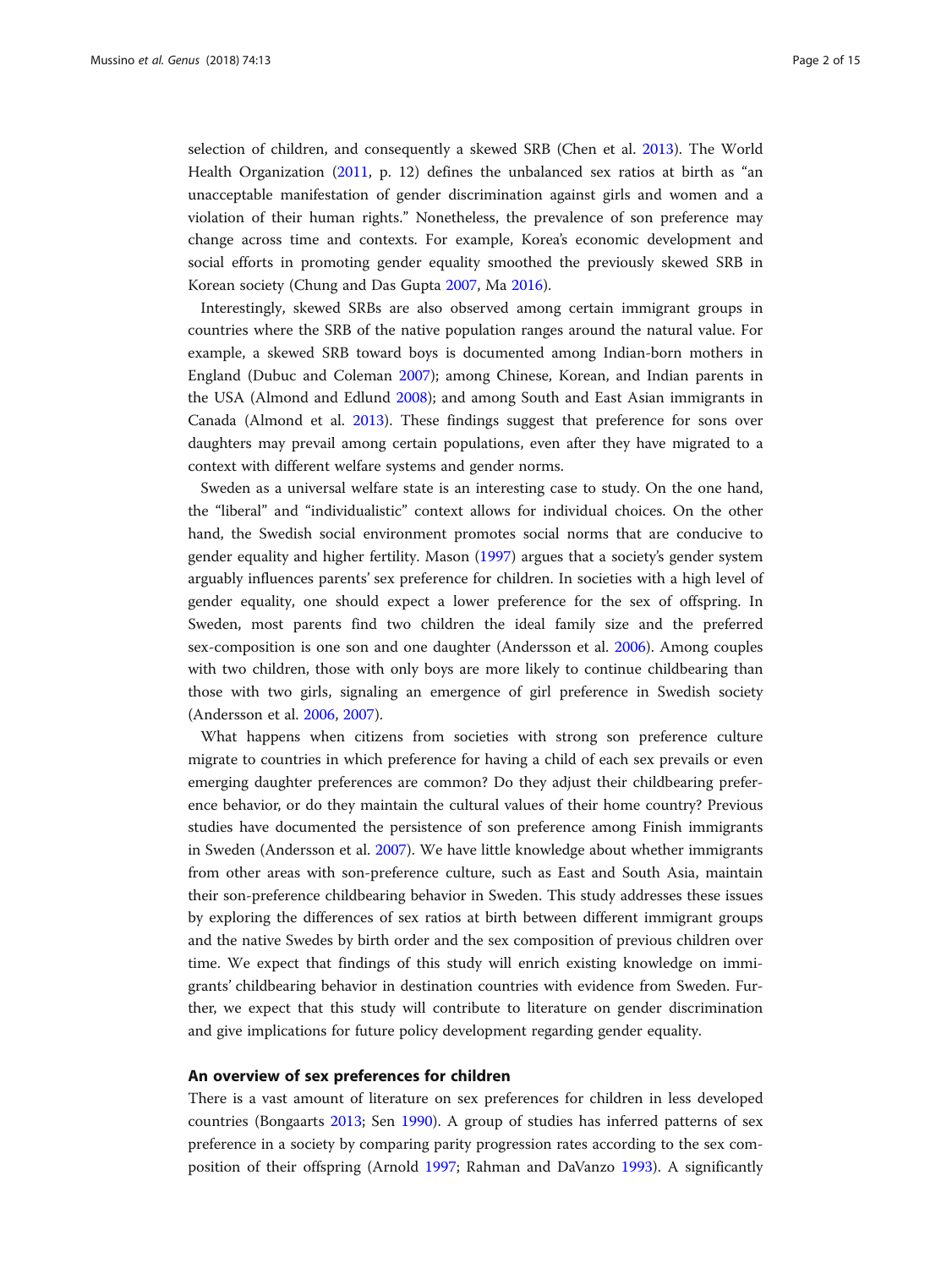higher birth rate among couples with only daughters than among those with only sons would be a sign of preference for sons, for instance. The underlying interpretation is that, in societies that value sons more than daughters, couples would try harder to have at least one son in the family than at least one daughter. Another group of studies has focused on the analysis of SRB. An SRB that is highly skewed toward boys would be an indication of son preference and a possible sex-selective action as prenatal sex discernment, sex selection abortion, or sex-selective pre-implantation.

Preference for sons has been observed in East and South Asian societies, such as China, South Korea (or Korea), and India, resulting in imbalances in SRB, as well as much higher parity progression ratios in families with daughters and no sons (Arnold [1997](#page-12-0)). A commonality of these societies is their kinship system: the persistence of strong patrilineal and patrilocal family systems, where sons have a much greater life cycle economic utility for their parents than daughters. The main productive assets of families would be passed on to sons, who would most often reside in or near their parents' house and take care of them after marriage (Das Gupta et al. [2003](#page-12-0); Murphy et al. [2011;](#page-13-0) Ma [2016](#page-13-0)). Parents often invest less in girls' education and their upbringing (Gao [2003\)](#page-13-0). A woman's primary duty is to bear sons for her husband's lineage (Chung and Das Gupta [2007](#page-12-0)). Thus, the incentive to have a son drives couples to continue childbearing if the previous children are daughters (Ma [2016;](#page-13-0) Poston [2002\)](#page-13-0).

Discrimination against girls has shifted from the postnatal discrimination mode to the prenatal discrimination mode with the availability of sex-selective technology since the mid-1980s, which sharply increases SRB in East and South Asian areas (Das Gupta et al. [2003\)](#page-12-0). In addition, the decline of fertility at the national level may boost the rise of SRB. For example, the fertility decline in China, largely due to the country's population restriction policy implemented in 1979 (later known as the one-child policy), plays a positive role in the rise of SRB; couples may make the best use of the modern technology to ensure that their first or second birth is a boy (Chu [2001](#page-12-0)). Goodkind ([2011](#page-13-0)) finds that the SRB of first-order births in China approached the normal SRB levels in 2005, whereas that of second births exceed 1.50. Similarly, the consequence of fertility decline in the rise of SRB is also observed in India in the 1980s and the 1990s (Das Gupta and Bhat [1997\)](#page-12-0).

Nonetheless, recent studies record a decline in the preference for sons in urban China and South Korea. In China, relative to the extremely high levels of SRB in rural areas, the levels of SRB in metropolitan areas are much lower (Guilmoto [2009](#page-13-0)). Fong ([2002](#page-12-0)) reports an increase of girls' empowerment in urban areas of China where the one-child policy was strictly implemented. The author argues that singleton daughters in urban areas enjoy unprecedented parental support as they meet no competition from brothers. In South Korea, the SRB increased from a normal range to 1.15 from 1980 to 1990. It shifted to a plateau during the mid-1990s, followed by a steady decline. As of 2015, with the SRB (1.07) returning almost to the biologically normal range, Korea completed its SRB transition (Chung and Das Gupta [2007](#page-12-0); Guilmoto [2009;](#page-13-0) Lutz et al. [2018](#page-13-0)). The reduction of SRB can be reflected in individual's continued childbearing behavior. In the 1980s, women who bore a girl for the first birth had substantially higher likelihood of having a second child than did women who had a boy. However, this gap has reduced over time. Around the 2000s, the difference disappeared (Ma [2016](#page-13-0)). Economic development, social policies in reducing gender inequality,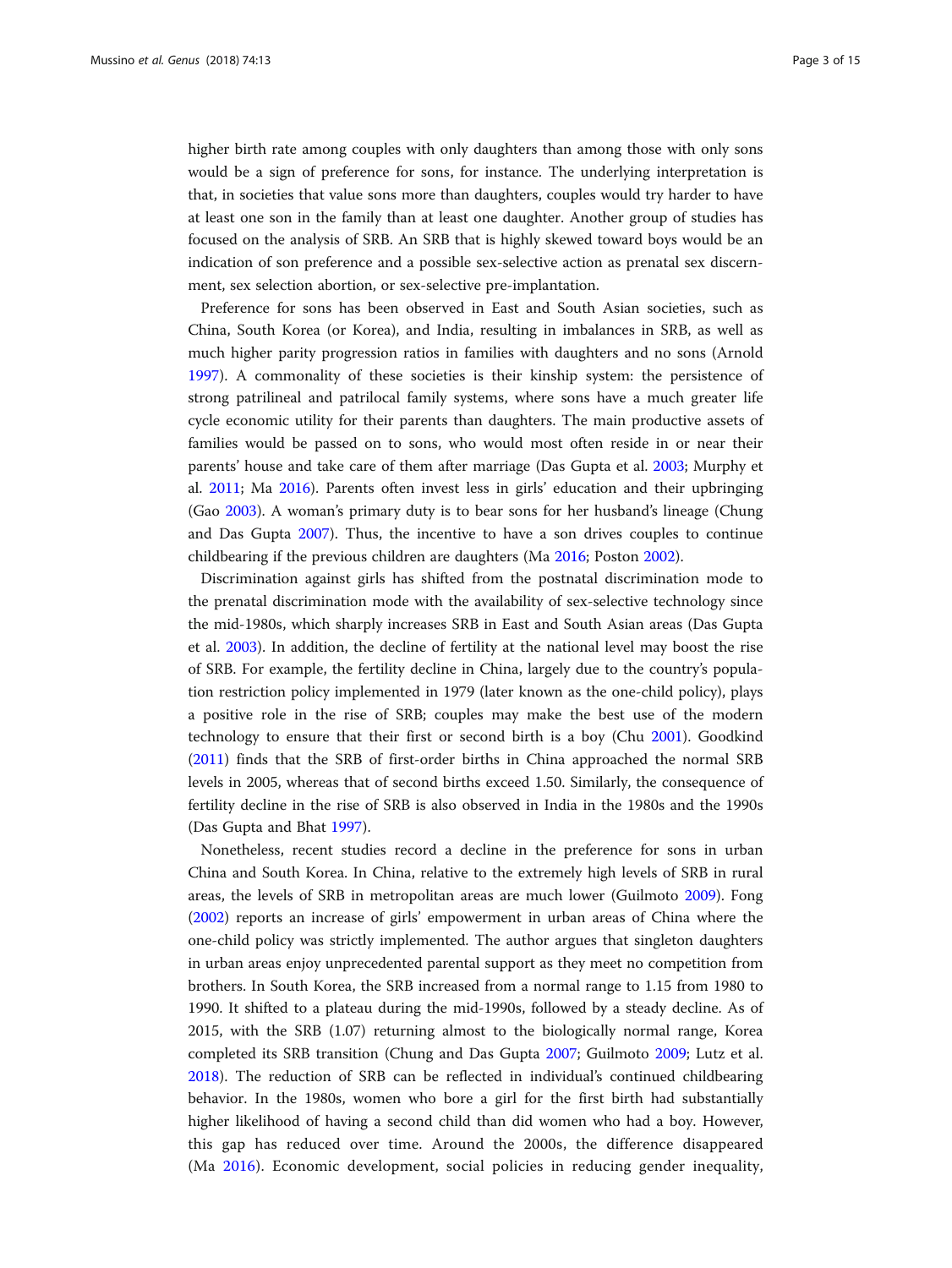and normative change arguably contribute to the decline of son preference (Chung and Das Gupta [2007;](#page-12-0) Ma [2016\)](#page-13-0). In comparison, in some other Asian societies with higher level of fertility and son preferences, such as Sri Lanka, no skewed SRB has been observed (Guilmoto [2009](#page-13-0)).

In contrast to East and South Asian societies, it has been argued that in the contemporary European context, children are not seen mainly as a source of economic security, but valued largely for social and psychological reasons (Hoffman and Hoffman [1973](#page-13-0)). However, a recent study by Bongaarts [\(2013](#page-12-0)) finds evidence that son preference exists in the former Soviet Union countries (i.e., Armenia, Azerbaijan, Georgia, Kazakhstan, and Uzbekistan). In Moldova and Armenia, the sex of the child(ren) that have already been born plays a strong role in determining the transition to a second or third birth. Those with only girls have a substantially higher likelihood of wanting another child (Billingsley [2011\)](#page-12-0). Evidence of sex ratio imbalance has also been found in Albania and in the Balkans in general, with a skewed SRB biased toward boys (UNFPA [2012\)](#page-13-0).

Sex preferences in childbearing behavior and its implications for fertility decisions have also been a topic of research for developed societies in the West. There are studies on this issue for North America (Pollard and Morgan [2002](#page-13-0)), Denmark (Jacobsen et al. [1999](#page-13-0)), Germany (Hank and Kohler [2002\)](#page-13-0), and Sweden (Andersson et al. [2006](#page-12-0), [2007](#page-12-0)). These studies mainly look at parity progression contingent on sex composition of prior births and have provided strong evidence of parents' preference to have at least one child of each sex: parents with only daughters or only sons are more likely than others to have another child. In other words, parents from these developed societies do not lack gender preference for children. Instead, they prefer to have at least one boy and one girl in the household. In addition, research based on large-scale register data of the Nordic countries revealed evidence of emerging daughter preferences in childbearing. In particular, couples that have two sons are more likely to have a third child (presumably trying for a daughter) than those couples that have two daughters. This pattern holds for Denmark, Norway, and Sweden, but not for Finland (Andersson et al. [2006,](#page-12-0) [2007\)](#page-12-0).

When migrants come to host countries, they might bring along the cultural values of their home countries. Arnold [\(1997\)](#page-12-0) insists that immigrants from countries with strong preference for sons over daughters would adhere to the same practices in the host countries. A few studies on sex preferences for the children of immigrant women with an Asian background indicate elevated SRB, especially for higher-order births (see Almond and Edlund [2008](#page-12-0) and Abrevaya [2009](#page-12-0) for the USA; Ray et al. [2012](#page-13-0) and Almond et al. [2013](#page-12-0) for Canada; Dubuc and Coleman [2007](#page-12-0) for the UK; González [2014](#page-13-0) for Spain; Singh et al. [2010](#page-13-0) for Norway; Ambrosetti et al. [2015](#page-12-0), Blangiardo and Rimoldi [2012,](#page-12-0) and Meldolesi [2011](#page-13-0) for Italy; González [2014](#page-13-0) for Spain; and Verropoulou and Tsimbos [2010](#page-13-0) for Greece). These results are consistent with observations in their country of origin.

Nonetheless, the practice of son preference in reproductive behavior among certain immigrant groups may change across time. Tønnessen and colleagues [\(2013\)](#page-14-0) demonstrate a changing trend of SRB among Indian immigrants in Norway. In the period between 2006 and 2012, Indian-born women gave birth to more girls than boys at higher birth orders. This result contradicts findings for earlier periods and other Western societies, implying that later immigrant cohorts or immigrants who have resided in the host country for a long time may have new sex preferences for children.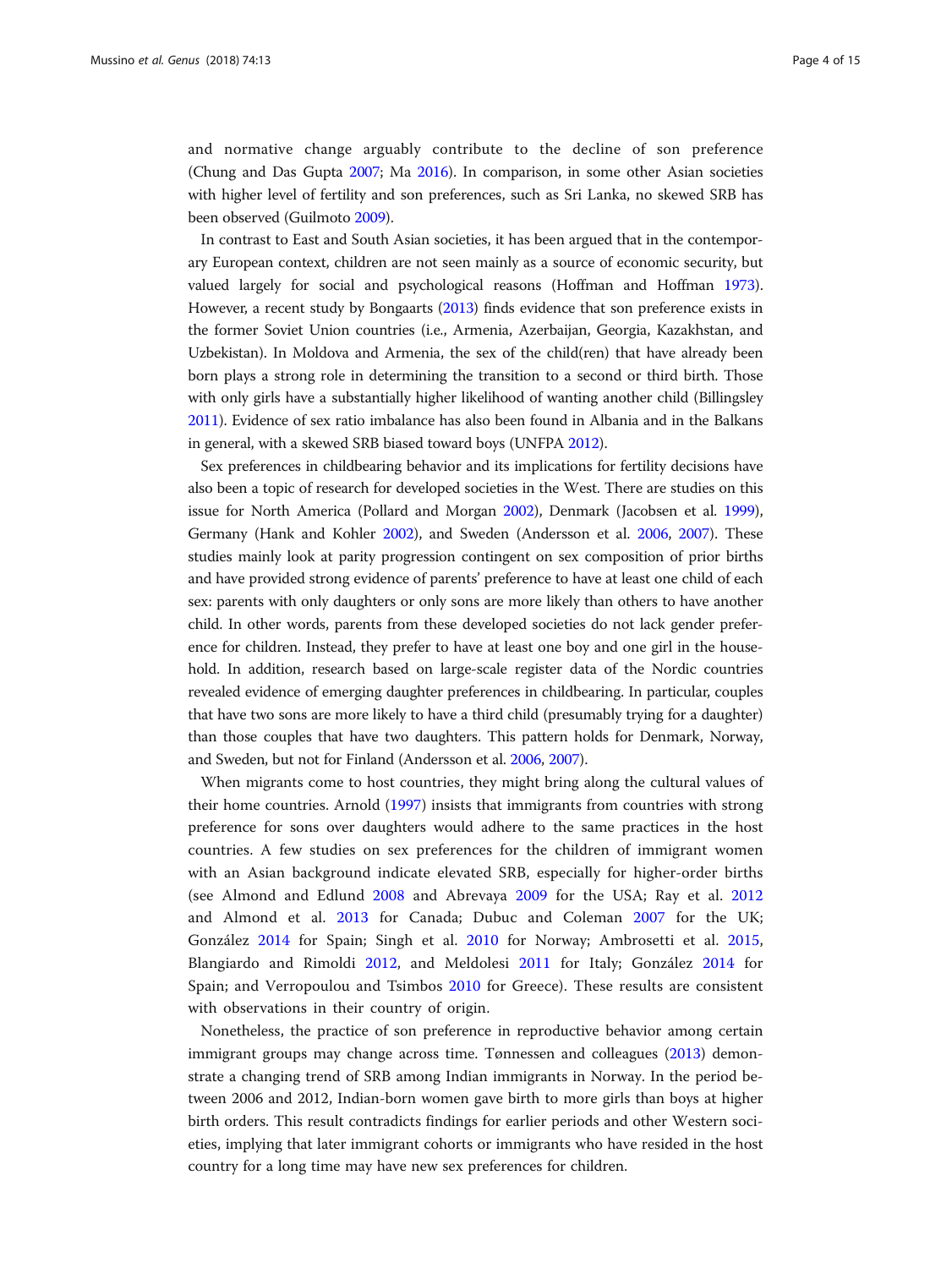#### Immigration to Sweden

Today, the share of foreign-born represents about 18% of the Swedish population (SCB [2018](#page-13-0)). However, throughout much of its history, Sweden was a country of emigration, mostly to North America. Since the early 1930s, with the return of the Swedes from North America, an era of immigration began. During World War II, the number of immigrants to Sweden began to increase. The Nordic and Baltic regions were the major resources of immigrants. After the war, Sweden started receiving immigrants from other European countries to overcome the strong shortage of labor in the labor market (Allwood et al. [2006](#page-12-0); Brochmann and Hagelund [2012](#page-12-0)).

Labor immigration decreased in the 1970s and 1980s. Instead, refugee immigration and family reunion immigration increased. Social unrest in South America, Middle East, and Eastern Africa resulted in an increasing number of refugees coming to Sweden (Allwood et al. [2006](#page-12-0)). Subsequently, the percentage of immigrants from non-European countries increased from approximately 10% in the mid-1970s to 50% in the 1980s (Allwood et al. [2006](#page-12-0)).

During the 1990s and 2000s, one important feature of immigration to Sweden was family reunion. Forty-five percent of the immigrants who came for family reunification in 1986 were from Europe. The figure decreased to 16% in 2014. In contrast, the corresponding figure for immigrants with an Asian background increased from 26 to 54% (Migrationverket [2016\)](#page-13-0). Asia has gradually become the largest source of immigrants in Sweden (Allwood et al. [2006](#page-12-0)).

It is noteworthy that, in the late 2000s and 2010s, the composition of Asian immigrants had a drastic change from being characterized by mainly adopted children to economic migrants. Students became an important group, accounting for more than 40% of immigrants coming from China (Statistics Sweden [2016a,](#page-13-0) [2016b\)](#page-13-0). Likewise, migrant laborers and students have become a dominant group among immigrants from India (Statistics Sweden [2016a\)](#page-13-0).

#### Sweden: a multicultural society

Immigrants bring cultural traditions from their home country. These cultural traditions and values might be more likely to be maintained if the destination country is tolerant of cultural diversity. Sweden formulated a multicultural immigrant policy in the mid-1970s, encouraging cultural diversity and equality within the area of culture and education, which means that immigrants and their children have the right to "retain their own language, develop their own cultural activities, and maintain contact with their original country" (Borevi [2012,](#page-12-0) p. 41). In other words, equality and freedom of choice are promoted, and the immigrants can maintain their own distinctive cultural identity.

As mentioned, the sources of immigrants to Sweden have become more diversified over time. Arriving in tandem with immigrants is their cultural capital, including language, values, ways of thinking, and their preferences for the sex of their children. Given the strong son preference culture in East and South Asia, and based on the findings regarding the elevated SRB among immigrants from these areas in different hosting contexts, we make the following hypotheses for the context of Sweden.<sup>1</sup>

Hypothesis 1: Immigrants from areas with a strong son preference culture, such as East and South Asia (including China, Korea, and India), should have higher SRB than other immigrant groups and the native-born Swedes, especially at higher order births if previous children are girls. The theory behind this hypothesis is the "cultural persistence" (Almond et al. [2013\)](#page-12-0) of immigrants' norms and values related to fertility and family behaviors.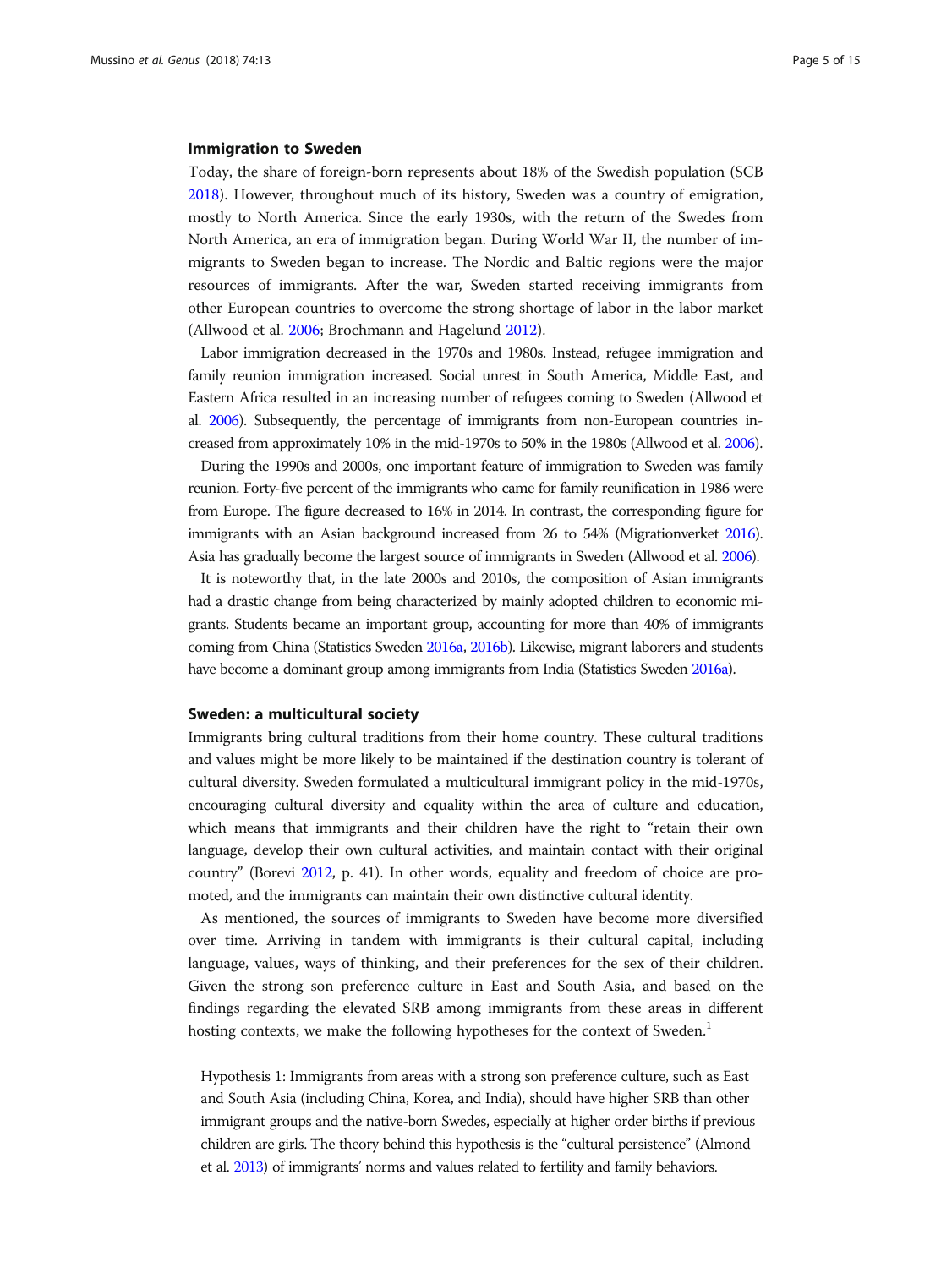Hypothesis 2: The SRB of our target immigrant groups may change over time (we look at both period and duration effect). The theory behind this hypothesis is that the gender egalitarian value of Swedish society and its generous welfare system may lead to more neutral parental sex preferences for children.

#### Data

The data come from the Swedish population register, which is kept by the Swedish national bureau of statistics. These administrative data started to be digitalized in the 1960s and include all individuals who were registered as residents in Sweden, as well as births, deaths, and migrations (Statistics Sweden [2003,](#page-13-0) [2011](#page-13-0)).

In this study, the sex ratio at birth, or SRB, is used as a measure for parents' sex preference for children. We examine the SRB for both foreign-born and native mothers in Sweden by birth order and sex composition of previous children. A skewed SRB (above 1.06) is considered a result of sex-selection of children due to preference of having a son. Previous studies for other contexts found that son-biased sex ratios are more common at third or higher order births among couples that previously only had daughters (e.g., Almond and Edlund [2008](#page-12-0)). This distortion has been argued as indirect evidence for sex-selective abortions (Dubuc and Coleman [2007](#page-12-0)).

Our analysis focuses on the period between 1980 and 2015 and includes births of all women born in 1954 or later who ever resided in Sweden (native and foreign born). We started the analysis from 1980 because obstetric ultrasonography and the possibility to discern the sex of a fetus became more widely available from that time onward. Nonetheless, data preparation used information on births that occurred as early as the 1960s. This step was necessary in order to construct complete birth histories. Mothers who had multiple births at any point in their lifetime were not included in the study and only live births were considered.

Given that our main interest is to look into childbearing behavior after migration, only births that occurred in Sweden were used to compute our dependent variable— SRB. Births that occurred before migration were taken into account when constructing birth histories. This can help us better capture the association between the sex composition of previous child(ren) and the SRB.

Children born before migration are recorded in the population register if the children immigrated to Sweden at some point in their lives. Although some births that occurred before migration to Sweden might not be included in the population register (Andersson [2004\)](#page-12-0), available evidence suggests that the number of such cases should be relatively small among women in their childbearing ages. The register data showed that, in the period from 1968 to 2015, approximately three quarters of all women who migrated to Sweden during their reproductive ages (e.g., before age 45) entered the country before age 30. This means that their children were young and likely to have accompanied them to Sweden.

Moreover, a nationally representative survey shows that migrating to Sweden during one's childbearing ages and leaving a child behind in the mother's home country is an extremely rare event. In 2009, less than 2% of all foreign-born women between the ages of 20 to 40 had a biological or adopted child who did not co-reside with them.<sup>2</sup> Therefore, it can be expected that the percentage of biological children who actually stayed behind in the mothers' home country is even lower. In sum, we have strong evidence that the administrative data provides a fairly accurate representation of the birth histories of both native- and foreign-born mothers.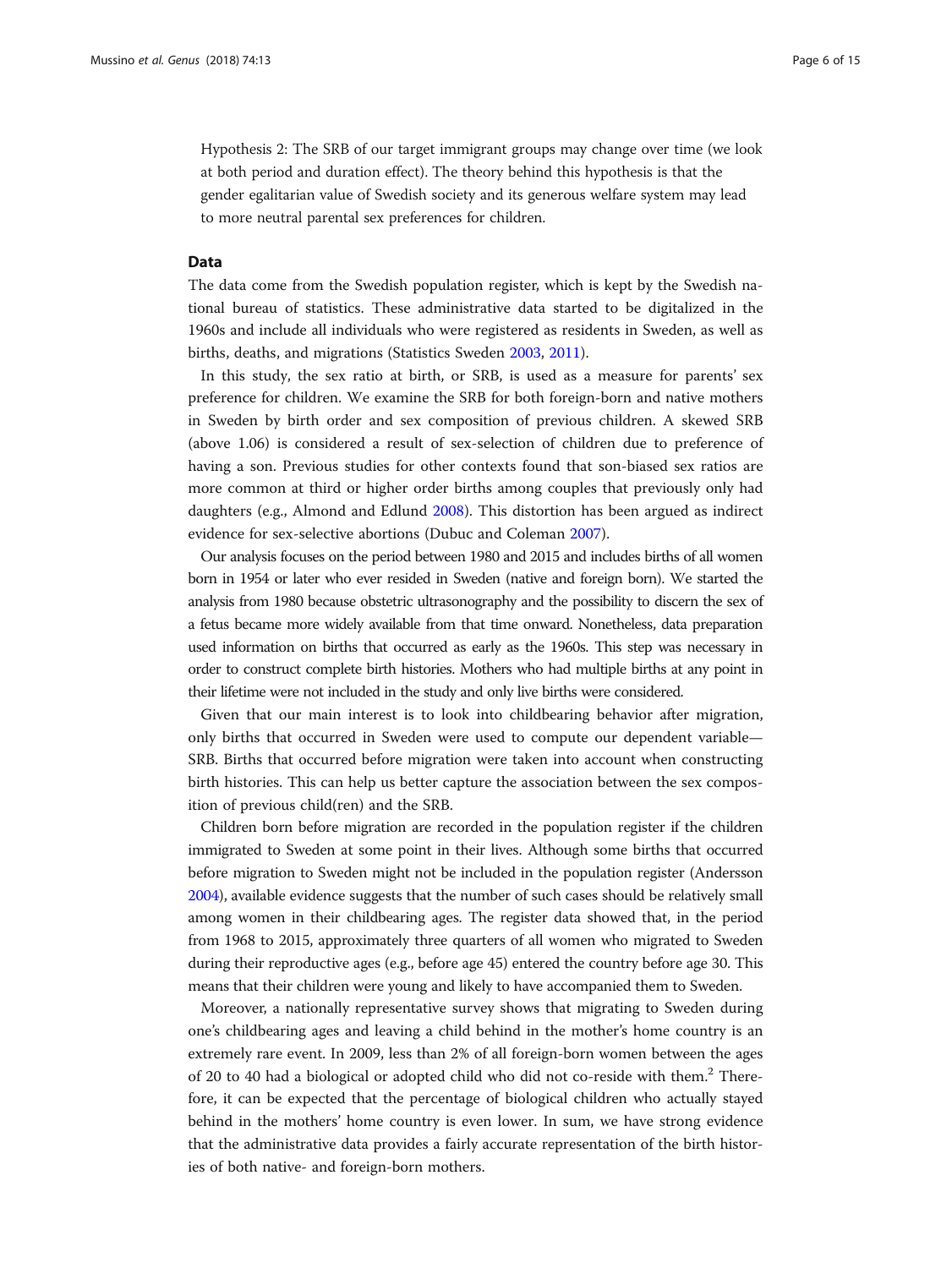Table 1 presents the number of births by birth order and country of birth of mothers in categories. Southeast Asia includes Brunei, Cambodia, East Timor, Indonesia, Laos, Malaysia, Myanmar, the Philippines, Singapore, Thailand, and Vietnam. The Horn of Africa region includes Djibouti, Eritrea, Ethiopia, and Somalia. The total studied population includes over 3.1 million births, of which approximately 2.5 million occurred to Swedish-born mothers and 0.6 million to foreign-born mothers. During the period under study, there were approximately 1.5 million first births, 1.2 million second births, and 0.4 million third births.

#### Results

The standard biological range of the SRB lies between 1.04 and 1.06 male births per female birth (UNFPA [2012](#page-13-0)). We computed point estimates and confidence intervals to investigate whether the SRB is outside of this expected range among mothers born in different countries. Table [2](#page-7-0) shows the SRB for first and second births by mothers' country of birth. The SRB for second births are shown separately according to the sex of the first child.

Table [2](#page-7-0) does not show remarkably skewed SRB at either the first or the second birth among any groups of mothers. Most point estimates are within the natural range between 1.04 and 1.06. Some values are slightly higher than expected, with the most extreme cases being the sex ratio for second births among mothers born in Poland who had a daughter in their first birth: 1.11 male births per female birth (95% CI [1.04, 1.17]). The point estimates also indicate male-heavy sex ratios for second births among mothers born in Africa, Southeast Asia, and Syria who had a daughter in their first birth. However, this observation cannot be taken as statistical evidence of sex preference or sex selection of children because the estimated confidence intervals contain the expected natural range.

Table [3](#page-8-0) shows the sex ratio at third birth by sex composition of previous children and mothers' country of birth. The SRB at third birth is particularly pronounced among

| Country/region        | 1st births | 2nd births | 3rd births | Total  |
|-----------------------|------------|------------|------------|--------|
| Sweden                | 1238.7     | 1002.5     | 346.6      | 2587.8 |
| Iran, Iraq            | 30.8       | 25.3       | 11.6       | 67.7   |
| Former Yugoslavia     | 27.3       | 24.4       | 10.5       | 62.1   |
| Southeast Asia        | 16.1       | 12.4       | 4.7        | 33.2   |
| Horn of Africa        | 13.2       | 11.2       | 7.8        | 32.3   |
| Turkey                | 10.5       | 9.4        | 5.8        | 25.7   |
| Poland                | 12.2       | 9.2        | 2.6        | 24.0   |
| China, Korea, India   | 11.8       | 8.0        | 1.9        | 21.7   |
| Syria                 | 6.7        | 6.2        | 4.3        | 17.2   |
| Afghanistan, Pakistan | 4.6        | 3.5        | 1.9        | 10.0   |
| Rest of Europe        | 73.0       | 59.5       | 22.3       | 154.8  |
| Americas and Oceania  | 20.0       | 16.1       | 6.5        | 42.6   |
| Rest of Asia          | 16.1       | 13.3       | 7.5        | 36.8   |
| Rest of Africa        | 12.3       | 10.0       | 5.4        | 27.8   |
| Total                 | 1493.3     | 1211.0     | 439.4      | 3143.8 |

Table 1 Number of births, by birth order, and country/region of birth of the mother, in thousands: Sweden, 1980–2015

Source: Swedish population register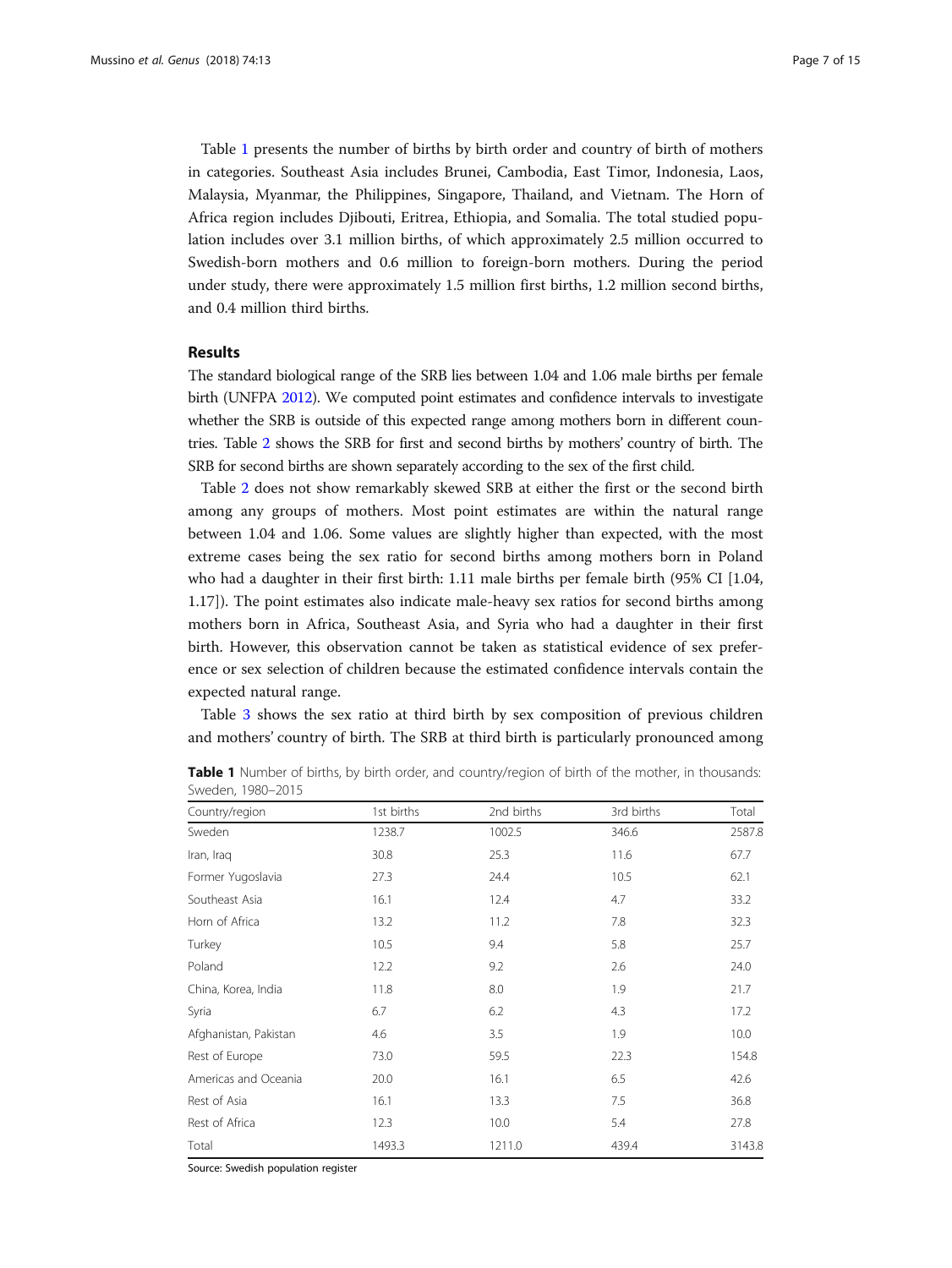| Country/region        | 1st birth |                 | 2nd birth, first was a boy |                 |           | 2nd birth, first was a girl |  |
|-----------------------|-----------|-----------------|----------------------------|-----------------|-----------|-----------------------------|--|
|                       | Sex ratio | 95% C.I.        | Sex ratio                  | 95% C.I.        | Sex ratio | 95% C.I.                    |  |
| Sweden                | 1.06      | $(1.06 - 1.06)$ | 1.06                       | $(1.05 - 1.06)$ | 1.06      | $(1.06 - 1.07)$             |  |
| Iran, Iraq            | 1.06      | $(1.03 - 1.08)$ | 1.06                       | $(1.03 - 1.10)$ | 1.05      | $(1.01 - 1.08)$             |  |
| Former Yugoslavia     | 1.08      | $(1.06 - 1.11)$ | 1.06                       | $(1.03 - 1.10)$ | 1.05      | $(1.01 - 1.09)$             |  |
| Southeast Asia        | 1.05      | $(1.02 - 1.09)$ | 1.06                       | $(1.01 - 1.12)$ | 1.10      | $(1.04 - 1.15)$             |  |
| Horn of Africa        | 1.04      | $(1.00 - 1.07)$ | 1.05                       | $(1.00 - 1.11)$ | 1.09      | $(1.04 - 1.15)$             |  |
| Turkey                | 1.07      | $(1.03 - 1.11)$ | 1.06                       | $(1.00 - 1.12)$ | 1.06      | $(1.00 - 1.12)$             |  |
| Poland                | 1.06      | $(1.03 - 1.10)$ | 1.04                       | $(0.98 - 1.10)$ | 1.11      | $(1.04 - 1.17)$             |  |
| China, Korea, India   | 1.03      | $(1.00 - 1.07)$ | 1.05                       | $(0.98 - 1.11)$ | 1.06      | $(1.00 - 1.13)$             |  |
| Syria                 | 1.08      | $(1.03 - 1.13)$ | 1.09                       | $(1.02 - 1.17)$ | 1.09      | $(1.02 - 1.17)$             |  |
| Afghanistan, Pakistan | 1.05      | $(0.99 - 1.11)$ | 1.06                       | $(0.97 - 1.17)$ | 1.02      | $(0.93 - 1.13)$             |  |
| Rest of Europe        | 1.06      | $(1.04 - 1.08)$ | 1.06                       | $(1.03 - 1.08)$ | 1.07      | $(1.04 - 1.09)$             |  |
| Americas and Oceania  | 1.05      | $(1.02 - 1.08)$ | 1.04                       | $(1.00 - 1.09)$ | 1.06      | $(1.01 - 1.10)$             |  |
| Rest of Asia          | 1.04      | $(1.01 - 1.08)$ | 1.07                       | $(1.02 - 1.12)$ | 1.04      | $(0.99 - 1.09)$             |  |
| Rest of Africa        | 1.09      | $(1.05 - 1.13)$ | 1.07                       | $(1.01 - 1.12)$ | 1.09      | $(1.03 - 1.15)$             |  |

<span id="page-7-0"></span>Table 2 Sex ratio at birth, 1st and 2nd births, by sex of previous children, and country/region of birth of the mother: Sweden, 1980–2015

95% confidence intervals shown in parentheses. Source: Swedish population register

mothers from China, Korea, and India. Among mothers born in these countries who had two daughters, there were 1.32 male births per female birth (95% CI [1.11, 1.57]).

Among all of the groups that were studied, this is the only case in which the confidence interval exceeds that of the natural range. The SRB was within the natural range among mothers from those same countries who previously had two sons (0.97, 95% CI [0.81, 1.15]) or a son and a daughter (1.13, 95% CI [0.99, 1.29]). This general pattern provides support for the hypothesis that there is a cultural persistence of a preference for sons over daughters among mothers born in this region, even after they migrate to Sweden. In contrast, the SRBs of mothers who migrated to Sweden from other regions are closer to the natural range.

To test whether the SRB of our target immigrant groups changed over calendar time, we split the observation period into two intervals: 1980–1999 and 2000–2015. Figure [1a](#page-9-0) shows that during the period between 1980 and 1999, the SRB for women from China, Korea, and India is the most biased with almost 1.6 male births per female birth, while that for the other groups does not statistically differ from the natural value. Women from Southeast Asia seem to have a visibly skewed SRB as well, though the point estimate is not statistically significant. However, when we look at the SRBs of the period between 2000 and 2015 in Fig. [1b](#page-9-0), the significance level of the computed results disappear for all groups. The SRB of our target group declined to 1.22. This finding deserves special attention. It implies that despite the increasing accessibility to sex selection methods in the new century, the immigrants from areas with a culture that strongly prefers sons (e.g., China, Korea, and India) somewhat shift for a more neutral sex preference for children.

This pattern might also suggest a selection effect. The composition change of our target immigrant groups may help interpret the pre- and post-2000 differences in SRB. Relative to the earlier cohorts of immigrants from China, Korea, and India, the later cohorts of immigrants from the same regions are better educated (Statistics Sweden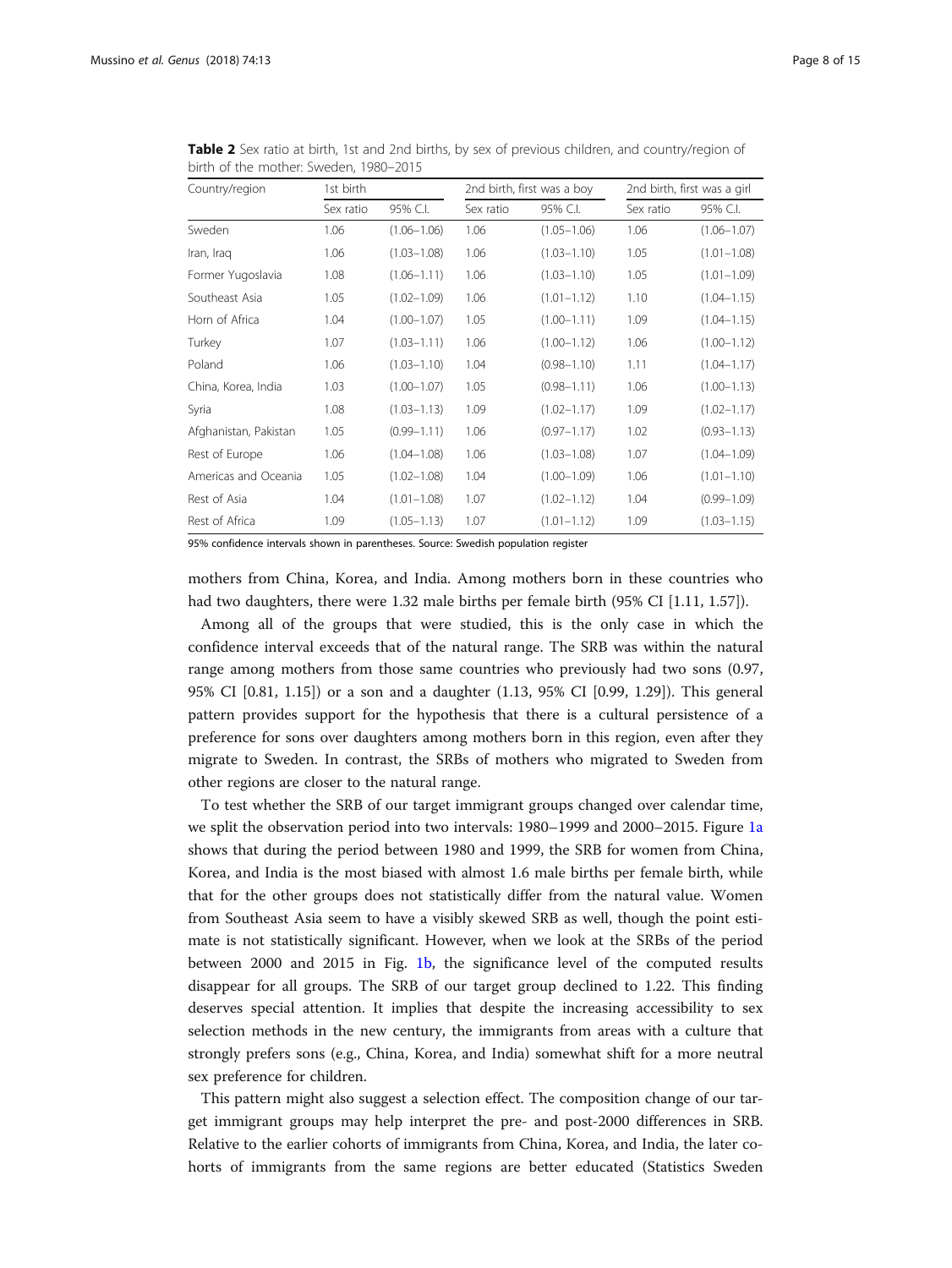| Country/region        | Two boys  |                 | Mixed     |                 | Two girls |                 |
|-----------------------|-----------|-----------------|-----------|-----------------|-----------|-----------------|
|                       | Sex ratio | 95% C.I.        | Sex ratio | 95% C.I.        | Sex ratio | 95% C.I.        |
| Sweden                | 1.06      | $(1.04 - 1.07)$ | 1.06      | $(1.05 - 1.07)$ | 1.06      | $(1.04 - 1.07)$ |
| Iran, Iraq            | 1.06      | $(0.99 - 1.14)$ | 1.03      | $(0.98 - 1.09)$ | 1.08      | $(1.00 - 1.16)$ |
| Former Yugoslavia     | 1.04      | $(0.96 - 1.12)$ | 1.09      | $(1.03 - 1.16)$ | 1.10      | $(1.02 - 1.18)$ |
| Southeast Asia        | 1.04      | $(0.93 - 1.15)$ | 1.09      | $(1.01 - 1.19)$ | 1.13      | $(1.01 - 1.27)$ |
| Horn of Africa        | 1.04      | $(0.95 - 1.13)$ | 1.02      | $(0.96 - 1.08)$ | 1.01      | $(0.92 - 1.11)$ |
| Turkey                | 1.12      | $(1.01 - 1.24)$ | 0.99      | $(0.92 - 1.07)$ | 1.07      | $(0.97 - 1.19)$ |
| Poland                | 0.97      | $(0.84 - 1.12)$ | 1.00      | $(0.90 - 1.12)$ | 1.06      | $(0.91 - 1.24)$ |
| China, Korea, India   | 0.97      | $(0.81 - 1.15)$ | 1.13      | $(0.99 - 1.29)$ | 1.32      | $(1.11 - 1.57)$ |
| Syria                 | 0.94      | $(0.84 - 1.05)$ | 1.02      | $(0.94 - 1.11)$ | 1.08      | $(0.95 - 1.21)$ |
| Afghanistan, Pakistan | 1.14      | $(0.96 - 1.36)$ | 0.98      | $(0.86 - 1.11)$ | 0.92      | $(0.77 - 1.10)$ |
| Rest of Europe        | 1.04      | $(0.99 - 1.09)$ | 1.09      | $(1.05 - 1.13)$ | 1.02      | $(0.97 - 1.07)$ |
| Americas and Oceania  | 1.06      | $(0.97 - 1.16)$ | 1.10      | $(1.02 - 1.18)$ | 1.06      | $(0.96 - 1.16)$ |
| Rest of Asia          | 1.04      | $(0.95 - 1.14)$ | 0.99      | $(0.92 - 1.05)$ | 1.08      | $(0.99 - 1.18)$ |
| Rest of Africa        | 1.03      | $(0.93 - 1.15)$ | 0.99      | $(0.91 - 1.07)$ | 1.00      | $(0.90 - 1.11)$ |

<span id="page-8-0"></span>Table 3 Sex ratio at birth, 3rd births, by sex of previous children, and country/region of birth of the mother: Sweden, 1980–2015

95% confidence intervals shown in parentheses. Source: Swedish population register

Italicized data are the confidence interval exceeds that of the natural range

[2016b](#page-13-0)) and, thus, may be more egalitarian (Kishor and Gupta [2009](#page-13-0); Shu [2004\)](#page-13-0) and more likely to practice similar childbearing behaviors as the native population do. Nonetheless, it might also be the result of the recent decline in the preference for sons in urban China and South Korea. However, the change of SRB over calendar time can be attributed to women who have resided for longer duration in the country (i.e., they probably arrived as children), as well as to the most recent flows. Due to small number of cases within each duration category, we did not further split the estimation for preand post-2000 separately. Nevertheless, Table [4](#page-9-0) displays the changes of SRB based on duration of residence in Sweden for our target mother group for the period 1980–2015.

The table shows a reverse U-shape of sex ratio at third birth by the duration of residence for women with Chinese, Korean, and Indian backgrounds. In particular, the SRB of those who have resided in Sweden for more than 20 years, who had migrated probably as adopted child, approximates the natural value. For those women, growing up in Sweden (and probably in a Swedish family) promotes sex preference similar to the Swedish society. This pattern not only reflects an adaptation to the gender-neutral preferences for children in Sweden, but also confirms a selection of the most recent cohort effect.

#### Limitation

The data administration restriction limits our ability to examine the SRB of mothers from China, Korea, and India separately, though we are aware that these three societies have various socioeconomic and cultural differences and are differently represented in Sweden.<sup>3</sup> However, because of their long history of son-preference culture, previous studies (e.g., Almond and Edlund [2008](#page-12-0)) have already grouped the three countries together.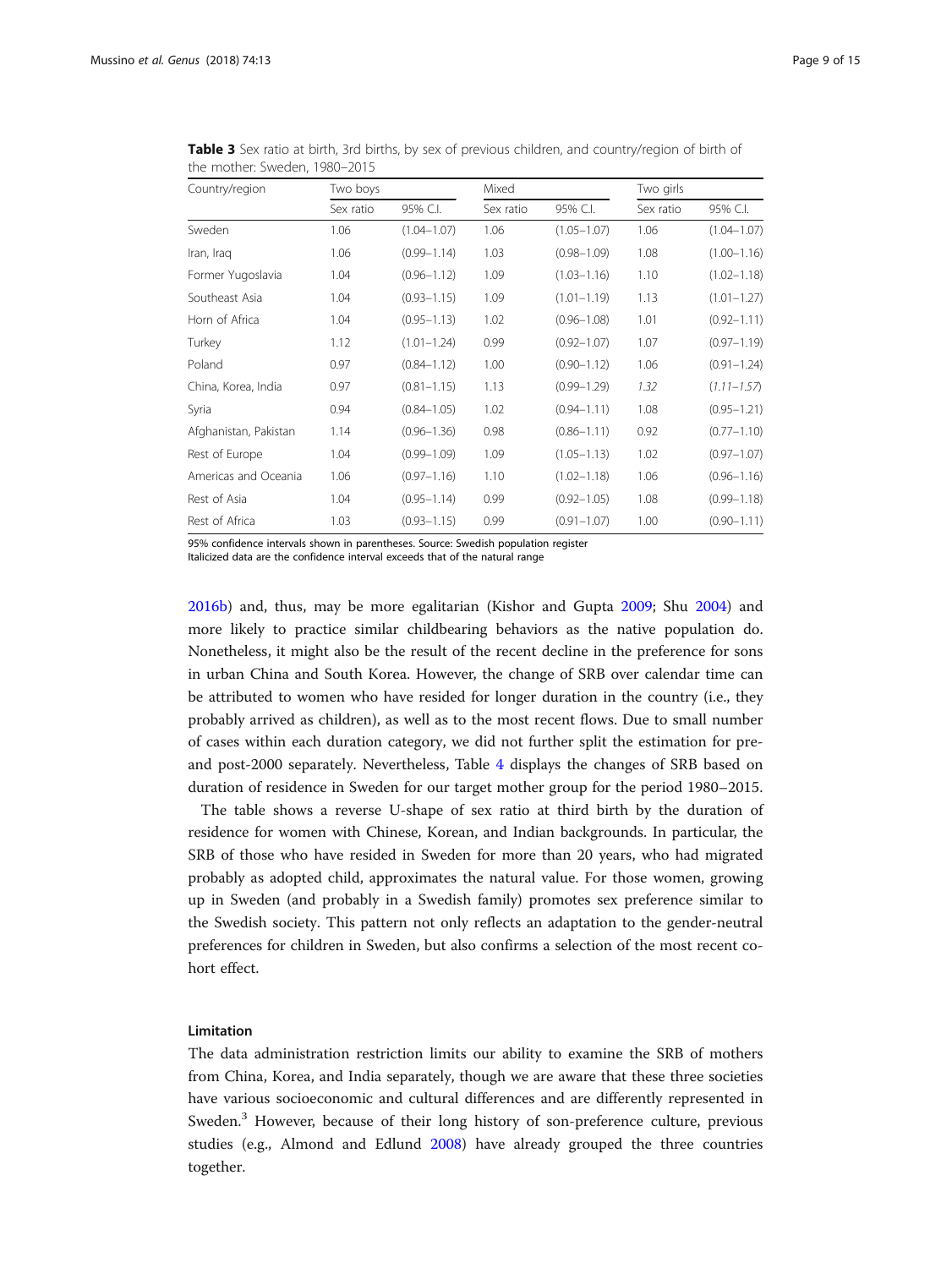<span id="page-9-0"></span>

In addition, Sweden is currently a country with the largest population of international adoptees in Europe and the highest per capita rate of international adoptions in the world (Von Borczyskowski et al. [2006\)](#page-14-0). Adoption from Asia gradually started from the 1970s. Having been exposed to the Swedish values since childhood, adoptees may be more likely to practice the neutral sex preference for children as the native Swedes do. In other words, our estimation for our target immigrant groups might be downward biased if the adoptees are included in analysis. Had we excluded the adoptees, our estimated SRB for

Table 4 Sex ratio at birth, 3rd births, for women coming from China, Korea, and India, by years in Sweden: Sweden, 1980–2015

| .               |           |                 |              |  |
|-----------------|-----------|-----------------|--------------|--|
| Years in Sweden | Sex ratio | 95% C.L         | Observations |  |
| Up to $5$       | 1.18      | $(0.76 - 1.83)$ | 87           |  |
| $6 - 10$        | 1.71      | $(1.21 - 251)$  | 130          |  |
| $10 - 20$       | 1.93      | $(1.23 - 3.26)$ | 79           |  |
| More than 20    | 1.08      | $(0.83 - 1.40)$ | 233          |  |

95% confidence intervals shown in parentheses. Source: Swedish registers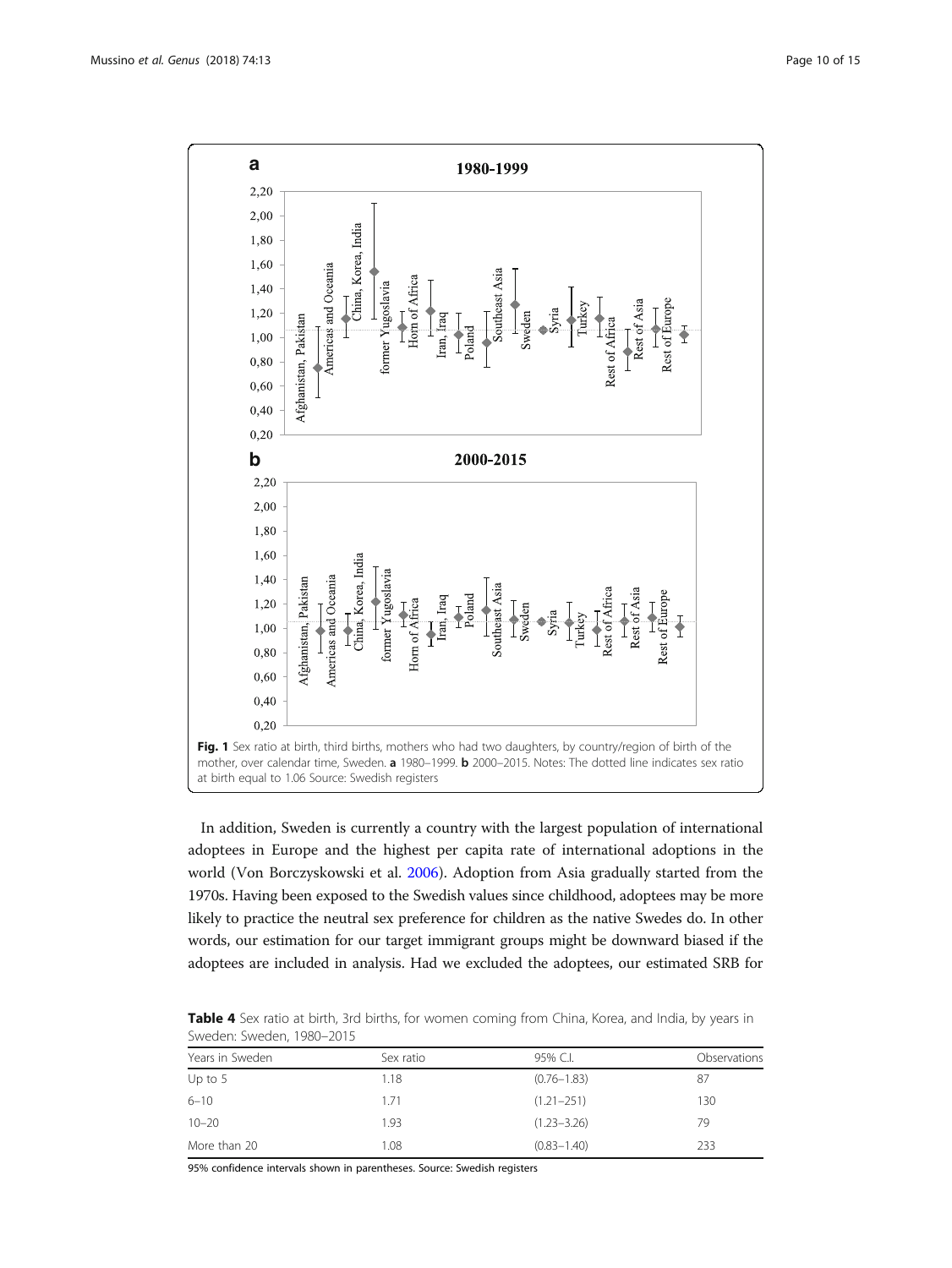our target group might have been higher. Future research needs to address this issue when more adoptees with Asian background complete their reproductive career.

#### Discussion and conclusion

This paper contributes to the literature by studying the parental sex preferences for children of immigrants in Sweden. Our observation covers the period between 1980 and 2015. Following the existing literature, we assess the SRB of different immigrant groups and native population in Sweden by parity and sex composition of the previous child(ren). In particular, we look at the SRB of immigrant mothers from China, Korea, and India, exploring whether mothers from areas with a strong son preference culture maintain their home country's son preference culture in a universal welfare state, where a neutral sex preference for children prevails.

Our results show that despite their emergent preference for having daughters (Andresson et al.2007), the Swedish-born women do not show any sign of sex selection of children, nor do the majority of the immigrant groups residing in the country, with the exception of women from China, Korea, and India. We find that the SRB for women with Chinese, Korean, and Indian backgrounds is substantially skewed at the third parity if previous children are both girls, confirming earlier findings for other destination countries, such as Dubuc and Coleman ([2007](#page-12-0)) in the UK, Abrevaya ([2009](#page-12-0)) and Almond and Edlund [\(2008\)](#page-12-0) in the USA, and Almond et al. ([2009\)](#page-12-0) in Canada. The result confirms hypothesis 1 and it is consistent with the "cultural persistence" theory that women coming from countries with strong son-preference culture tend to maintain this culture in the destination countries.

However, the prevailing gender egalitarian values in Sweden seem to have a direct impact on the childbearing behavior of immigrants from China, Korea, and India, which confirms hypothesis 2. Relative to their statistically significant boy-skewed SRB for the period between 1980 and 1999, their SRB for the period between 2000 and 2015 is much lower. This period change suggests that immigrant mothers from son-preference culture with the exposure to Sweden's gender egalitarian value and universal welfare have weakened their preference to have a son in the most recent years or at least they did not resort to sex selection of the child. Similar results have also been found in Norway (Tonnessen et al. [2013\)](#page-13-0). Nevertheless, it might suggest that, relative to earlier cohorts of immigrants from son-preference culture, later cohorts of immigrants from the same area might be a more selected group with higher level of education and more gender egalitarian values.

This positive effect of residing in Sweden on reducing SRB in the most recent years is also evident when we compare the SRB for Chinese, Korean, and Indian mothers in Sweden with that for women in their home countries. Women from China, Korea, and India in Sweden exhibit, for the third parity, 1.32 boys for 1 girl when they have already had 2 girls during our observation period. The same figures for their home countries were 2.25, 1.36, and 1.39, respectively (Zeng et al. [1993;](#page-14-0) Park and Cho [1995](#page-13-0); Jha et al. [2006](#page-13-0)).4 Looking at different destination countries (Table [5](#page-11-0)) with different sex preference norms and different welfare regimes, we find a consistent cultural persistence on son preferences among our target group. However, this persistence seems to be stronger for Chinese, Korean, and Indian mothers in Anglo-Saxon countries, such as the UK, USA, and Canada, and for the same group in familistic welfare states such as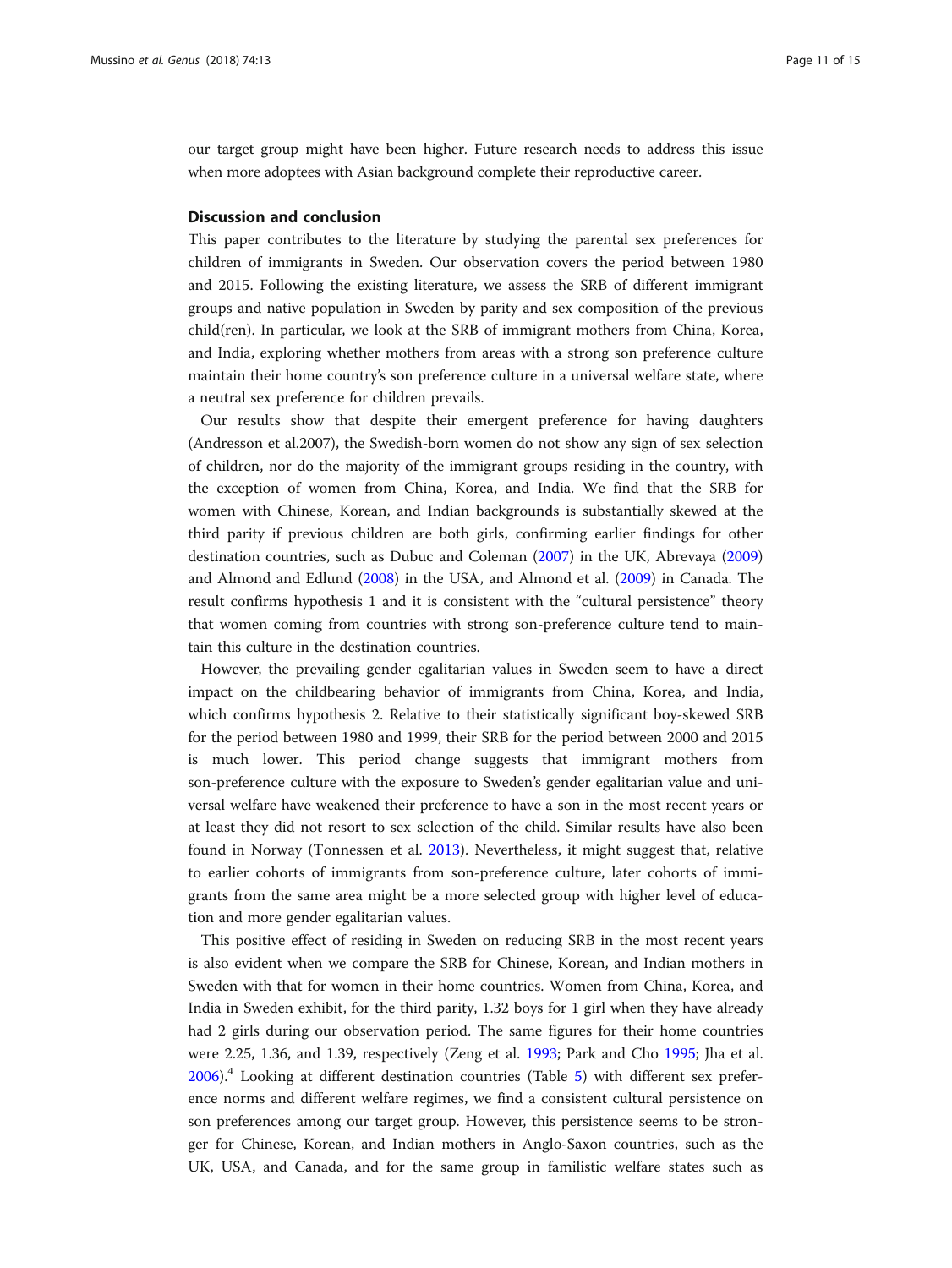<span id="page-11-0"></span>

|                                                                        |  | <b>Table 5</b> Current studies on sex ratio at birth, 3rd births with two girls for previous children of |
|------------------------------------------------------------------------|--|----------------------------------------------------------------------------------------------------------|
| immigrant women from China, Korea, and India in different destinations |  |                                                                                                          |

| Destination country | Period      | Origin of migrants                 | <b>SRB</b> | Authors, year                       | Data                          |
|---------------------|-------------|------------------------------------|------------|-------------------------------------|-------------------------------|
| Sweden              | 1980-2015   | Chinese, Korean,<br>and Indian     | 1.32       | Mussino et al. 2018<br>(this study) | Registers                     |
| <b>USA</b>          | 2000        | Chinese, Korean,<br>and Indian     | 1.51       | Almond and<br>Edlund 2008           | Census                        |
| Canada              | $2001 - 06$ | Indian                             | 1.90       | Almond et al. 2013                  | Census                        |
| Canada              | $2001 - 06$ | Chinese, Korean,<br>and Vietnamese | 1.39       | Almond et al. 2013                  | Census                        |
| Norway              | 1969-2005   | Indians                            | 1.29       | Singh et al. 2010                   | Retrospective<br>cohort study |
| Italy               | 2008-09     | Chinese                            | 1.44       | Ambrosetti et al. 2015              | Survey data                   |
| Italy               | 2008-09     | Indian                             | 2.23       | Ambrosetti et al. 2015              | Survey data                   |
| Italy               | 2011        | Chinese                            | 1.87       | Blangiardo and<br>Rimoldi 2012      | Survey data                   |
| Italy               | 2011        | Indian                             | 4.25       | Blangiardo and<br>Rimoldi 2012      | Survey data                   |

Greece, Italy, and Spain. In the Nordic countries (e.g., Sweden and Norway), which are characterized by universalistic and gender equalitarian welfare states and liberal abortion legislation, $5$  even if a still-skewed boy preference is present, the SRB are drastically lower. This result supports our conclusion on the importance of a gender egalitarian and generous welfare state to offset the skewed SRB.

#### Endnotes

<sup>1</sup>We are aware that skewed sex ratio at birth and the assumption of sex selection is only one indicator of gender preference (see our overview of sex preferences for children). Sex preference might influence fertility in different ways. For example, parents may have a gender preference, but instead of resorting to abortion, they may have an additional birth (see Andersson et al. [2006;](#page-12-0) Andersson et al. [2007\)](#page-12-0).

<sup>2</sup>The point estimate is 1.6% with a 95% confidence interval of  $[0.05, 3.23]$ . A detailed description of the survey has been published by Statistics Sweden [\(2009\)](#page-13-0).

 $3$ In 2017, among women in reproductive ages from China, Korea, and India in Sweden, 44% were from China, 37% from India, and 18% from South Korea. In the period 2000–2017, women from China almost triplicated, from India duplicated and from Korea increased only 12%, respectively ([www.scb.se\)](http://www.scb.se).

4 The numbers for China, Korea, and India came from data for 1989–90, 1991, and 1997, respectively (see Zeng et al. [1993](#page-14-0); Park and Cho [1995](#page-13-0); and Jha et al. [2006](#page-13-0)).

<sup>5</sup>In Sweden, abortion is legal up to the end of the 18th week of pregnancy. Any woman (registered or unregistered in the health system) can ask for and receive an abortion without having to give a reason. Between the 18th and 22nd weeks of pregnancy, abortion is permitted only if the National Board of Health and Welfare (Socialstyrelsen) gives special permission for a reason, such as if the woman's health is at risk. After the 22nd week, it is not allowed in any circumstances.

#### Funding

The work was supported by the Swedish Research Council (Vetenskapsrådet) via the Linnaeus Center for Social Policy and Family Dynamics in Europe, under Grant <number 349-2007-8701>; the Swedish Initiative for Research on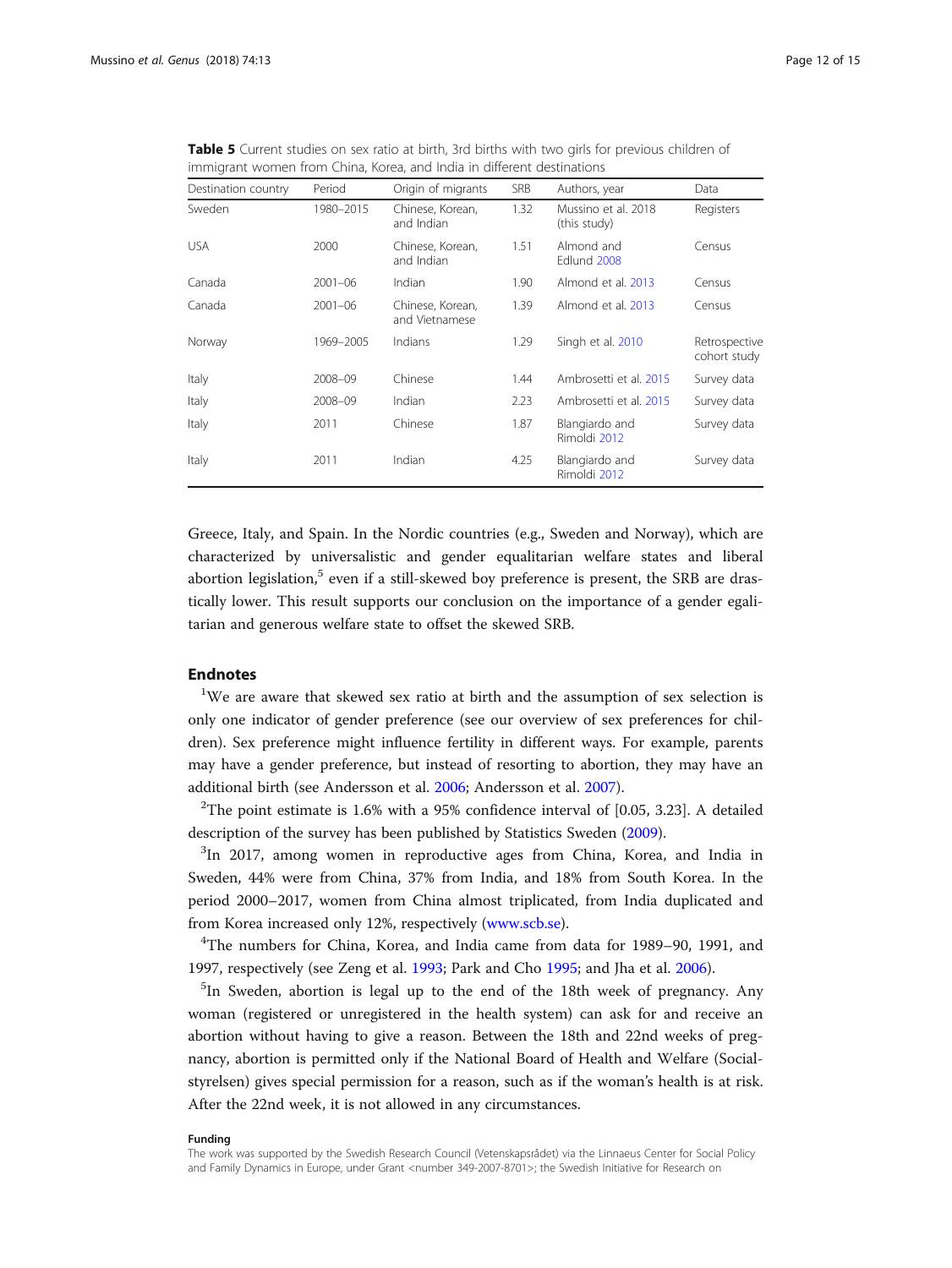<span id="page-12-0"></span>Microdata in the Social and Medical Science, under Grant <number 340-2013-5164>; and the Swedish Research Council for Health, Working life and Welfare, under Grant <number 2016-07105>.

#### Authors' contributions

EM initiated the project. VM carried out the data analyses. LM helped with the literature overview. EM wrote the first draft. EM and LM contributed jointly to the development of the manuscript during the journal's peer-review process. All authors read and approved the final manuscript.

#### Competing interests

The authors declare that they have no competing interests.

#### Publisher's Note

Springer Nature remains neutral with regard to jurisdictional claims in published maps and institutional affiliations.

#### Author details

<sup>1</sup>Demography Unit—Department of Sociology, SUDA—Stockholm University, SE-106 91 Stockholm, Sweden. <sup>2</sup>Statistics Sweden, Stockholm, Sweden. <sup>3</sup>Karlstad University, Karlstad, Sweden.

#### Received: 19 December 2017 Accepted: 9 July 2018 Published online: 03 September 2018

#### References

- Abrevaya, J. (2009). Are there missing girls in the United States? Evidence from birth data. American Economic Journal: Applied Economics, 1(2), 1–34.
- Allwood, J., Edebäck, C., & Myhre, R. (2006). An analysis of immigration to Sweden. In European intercultural workplace project—work package 3. Kollegium SSKKII: Göteborg University ISSN 1653-8420.
- Almond, D., & Edlund, L. (2008). Son-biased sex ratios in the 2000 United States census. Proceedings of the National Academy of Sciences, 105(15), 5681–5682.
- Almond, D., L. Edlund, and K. Milligan. (2009). O Sister, Where Art Thou? The Role of Son Preference and Sex Choice: Evidence from Immigrants to Canada. NBER Working Paper Series 15391.
- Almond, D., Edlund, L., & Milligan, K. (2013). Son preference and the persistence of culture: evidence from south and east Asian immigrants to Canada. Population and Development Review, 39(1), 75–95.
- Ambrosetti, E., Ortensi, L.E., Castagnaro, C. Attili, M. (2015). "Sex imbalances at birth in migratory context: evidence from Italy" GENUS, LXXI (No. 2-3), 29-51.
- Andersson, G. (2004). Childbearing after migration: fertility patterns of foreign-born women in Sweden. International Migration Review, 38(2), 747–774.
- Andersson, G., Hank, K., Ronsen, M., & Vikat, A. (2006). Gendering family composition: sex preferences for children and childbearing behavior in the Nordic countries. Demography, 43(2), 255–267.
- Andersson, G., Hank, K., & Vikat, A. (2007). Understanding parental gender preferences in advanced societies: lessons from Sweden and Finland. Demographic Research, 17(6), 135–156.
- Arnold, F. 1997. Gender preferences for children. Demographic and Health Surveys Comparative Studies 23.
- Billingsley, S. (2011). Second and third births in Armenia and Moldova: an economic perspective of recent behavior and current preferences. European Journal of Population, 27(2), 125–155.
- Blangiardo, G.C., Rimoldi, S. 2012. 100 milioni di bambine mancano all'appello nel mondo. E in Italia?, Neodemos 2012. <http://www.neodemos.info/articoli/100-milioni-di-bambine-mancano-allappello-nel-mondo-e-in-italia/>. Accessed 24 Oct 2012.
- Bongaarts, J. (2013). The implementation of preferences for male offspring. Population and Development Review, 39(2), 185–208. Borevi, K. (2012). Sweden: the flagship of multiculturalism. In G. Brochmann, A. Hagelund, K. Borevi, H. V. Jonsson, & K.
- Petersen (Eds.), Immigration policy and the Scandinavian Welfare State 1945–2010 (pp. 25–96). UK: Palgrave Macmillan. Brochmann, G., & Hagelund, A. (2012). Welfare State, Nation and Immigration. In G. Brochmann, A. Hagelund, K. Borevi, H. V. Jonsson, & K. Petersen (Eds.), Immigration policy and the Scandinavian welfare state 1945–2010 (pp. 1–24). UK: Palgrave Macmillan.
- Chahnazarian, A. (1988). Determinants of the sex ratio at birth: review of recent literature. Social Biology, 35(3–4), 214–235.
- Chen, Y., Li, H., & Meng, L. (2013). Prenatal sex selection and missing girls in China: evidence from the diffusion of diagnostic ultrasound. Journal of Human Resources, 48(1), 36–70.
- Chu, J. (2001). Prenatal sex determination and sex-selective abortion in rural Central China. Population and Development Review, 27(2), 259–281.
- Chung, W., & Das Gupta, M. (2007). The decline of son preference in South Korea: the roles of development and public policy. Population and Development Review, 33(4), 757–783.
- Das Gupta, M., & Bhat, P. N. M. (1997). Fertility decline and increased manifestation of sex bias in India. Population Studies, 51(3), 307–315.
- Das Gupta, M., Zhenghua, J., Bohua, L., Zhenming, X., Chung, W., & Hwa-Ok, B. (2003). Why is son preference so persistent in east and South Asia? A cross-country study of China, India and the Republic of Korea. The Journal of Development Studies, 40(2), 153–187.
- Dubuc, S., & Coleman, D. (2007). An increase in the sex ratio of births to India-born mothers in England and Wales: evidence for sex-selective abortion. Population and Development Review, 33(2), 383–400.
- Duthé, G., Meslé, F., Vallin, J., Badurashvili, I., & Kuyumjyan, K. (2012). High sex ratios at birth in the Caucasus: modern technology to satisfy old desires. Population and Development Review., 38(3), 487–501.
- Fong, V. (2002). China's one-child policy and empowerment of urban daughters. American Anthropologist, 104(4), 1098–1109.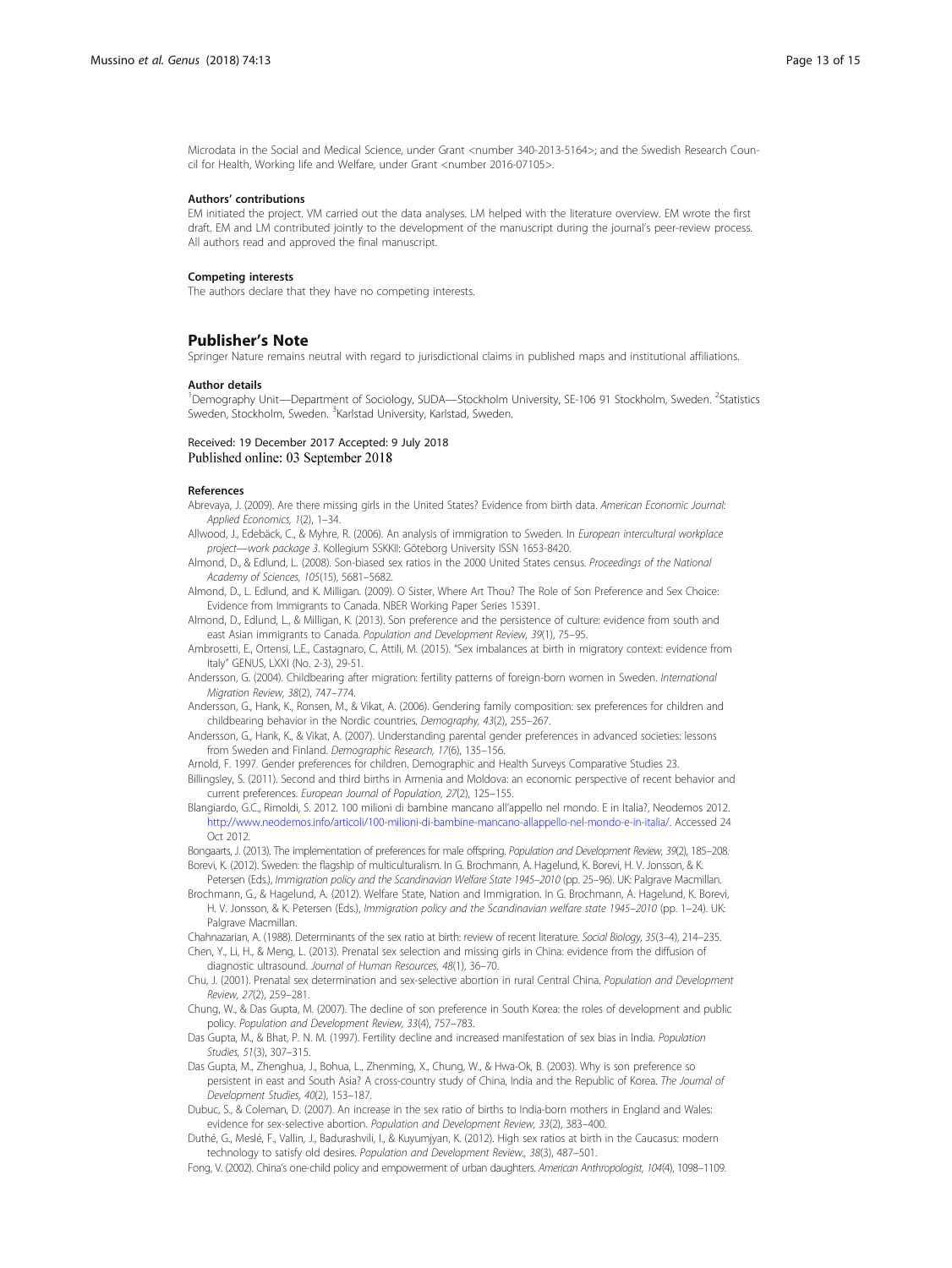<span id="page-13-0"></span>Gao, X. (2003). Women existing for men: Confucianism and social justice against women in China. Race, Gender and Class, 10(3), 114–125.

González, L. (2014). Missing girls in Spain, Barcelona Graduate School of Economics Working Papers (p. 760).

Goodkind, D. (2011). Child undererporting, fertility, and sex ratio imbalance in China. Demography, 48(1), 291–316. Gu, B., & Roy, K. (1995). Sex ratio at birth in China, with reference to other areas in East Asia: what we know. Asia-Pacific

Population Journal, 10(3 (1995)), 17–42.

Guilmoto, C. Z. (2009). The sex ratio transition in Asia. Population and Development Review, 35(3), 519–549.

Guilmoto, C. Z. (2015). The masculinization of births. Overview and current knowledge. Population, 70(2), 183–244. Hank, K., & Kohler, H. –. P. (2002). Gender preferences for children revisited: new evidence from Germany. MPIDR Working Paper, 2002–2017.

Hoffman, L.W. and Hoffman, M.L. (1973). The Value of Children to Parents. In: Fawcett, J.T. (ed.). Psychological perspectives on population. New York: Basic Books: 19−76.

Jacobsen, R., Moller, H., & Mouritsen, A. (1999). Natural variation in the human sex ratio. Human Reproduction, 14(12), 3120–3125. James, W. H. (1996). Further concepts on regulators of the sex ratio in human offspring: Interpregnancy intervals, high maternal age and seasonal effects on the human sex ratio. Human Reproduction, 11(1), 7–8.

James, W. H. (2004). Further evidence that mammalian sex ratios at birth are partially controlled by parental hormone levels around the time of conception. Human Reproduction, 19(6), 1250–1256.

Jha, P., Kumar, R., Vasa, P., Dhingra, N., Thiruchelvam, D., & Moineddin, R. (2006). Low male-to-female sex ratio of children born in India: National Survey of 1.1 million households. Lancet, 367, 211–218.

Kishor, S., & Gupta, K. (2009). Gender equality and Women's empowerment in India, National Family Health Survey (NFHS-3) India, 2005–06 (p. 138). Ministry of Health and Family Welfare Government of India.

Lutz, W., Goujon, A., Samir, K. C., Stonawski, M., & Stilianakis, N. (Eds.). (2018). Demographic and human capital scenarios for the 21st century2018 assessment for 201 countries. Luxemburg: European Union.

Ma, L. (2016). Female labor force participation and second birth rates in South Korea. Journal of Population Research, 33(2), 173-195. Markle, G. E. (1974). Sex ratio at birth: values, variance, and some determinants. Demography, 11, 131–142.

Mason, K. O. (1997). Gender and Demographic Change: What Do We Know? In G. W. Jones, R. M. Douglas, J. C. Caldwell, & R. M. D'Souza (Eds.), The continuing demographic transition (pp. 158–182). Oxford: Clarendon Press. Meldolesi, A. (2011). "Mai nate. Perché il mondo ha perso 100 milioni di donne", Milano: Mondadori Università.

Migrationverket. (2016). Residence permits granted 1986-2014—family reunification. Migrationverket. [https://www.](https://www.migrationsverket.se) [migrationsverket.se](https://www.migrationsverket.se)

Murata, M., & Imaizumi, Y. (1982). An analysis of the sex ratio and occupational class in Japan. Journal of Biosocial Science, 14(3), 277–293. <https://doi.org/10.1017/S0021932000014139>.

Murphy, R., Tao, R., & Lu, X. (2011). Son preference in rural China: patrilineal families and socioeconomic change. Population and Development Review, 37(4), 665–690.

Park, C. B., & Cho, N.–. H. (1995). Consequences of son preference in a low-fertility society: imbalance of the sex ratio at birth in Korea. Population and Development Review, 21(1), 59–84.

Pollard, M. S., & Morgan, S. P. (2002). Emerging parental gender indifference? Sex composition of children and the third birth. American Sociological Review, 67(4), 600–613.

Poston, D. L. (2002). Son preference and fertility in China. Journal of Biosocial Science, 34(3), 333-347.

Rahman, M., & DaVanzo, J. (1993). Gender preference and birth spacing in Matlab, Bangladesh. Demography, 30, 315. [https://doi.org/10.2307/2061643.](https://doi.org/10.2307/2061643)

Ray, J. G., Henry, D. A., & Urquia, M. L. (2012). Sex ratios among Canadian Liveborn infants of mothers from different countries. Canadian Medical Association Journal, 184(9), E492–E496.

Sen, A. (1990). More than 100 million women are missing (pp. 61–66). New York: Review of Books.

Seth, S. (2010). Skewed sex ratio at birth in India. Journal of Biosocial Science, 42(1), 83-97.

Shu, X. (2004). Education and gender egalitarianism: the case of China. Sociology of Education, 77(4), 311–336.

Singh, N., Pripp, A. H., Brekk, E. T., & Stray-Pedersen, B. (2010). Different sex ratios of children born to Indian and Pakistani immigrants in Norway. BMC Pregnancy and Childbirth, 10(1), 40–45. [https://doi.org/10.1186/1471-2393-10-40.](https://doi.org/10.1186/1471-2393-10-40)

Statistics Sweden. (2003). Access to microdata in the Nordic countries. Stockholm: Statistics Sweden.

Statistics Sweden. (2009). Having children or not: Results from a questionnaire survey about women's and men's attitudes towards having children, Demographic reports 2009, 2. Stockholm: Statistics Sweden.

Statistics Sweden. (2011). Multi-generation register 2010: a description of contents and quality. background facts on population and welfare statistics, 2011, 2. Stockholm: Statistics Sweden.

Statistics Sweden. (2016a). From Findland to Afghanistan—immigration and emigration since 1970 for persons born in different countries. Örebro: Statistics Swden.

Statistics Sweden 2016b. Immigrants aged 16–74 by gender, national background, educational level, education field, and country of origin.

Statistics Sweden (2018). The future population of Sweden 2018–2070. Demographic reports 2018:1.

Teitelbaum, M. S., & Mantel, N. (1971). Socio-economic factors and the sex ratio at birth. Journal of Biosocial Science, 3, 23–41. <https://doi.org/10.1017/S0021932000007793>.

Terrell, M. L., Hartnett, K. P., & Marcus, M. (2011, 2011). Can environmental or occupational hazards alter the sex ratio at birth? A systematic review. Emerging Health Threats Journal., 4. <https://doi.org/10.3402/ehtj.v4i0.7109>.

Tonnessen, M., Aalandslid, V., & Skjerpen, T. (2013). Changing trend? Sex ratios of children born to Indian immigrants in Norway revisited. BMC Pregnancy and Childbirth, 13(170), 1–6.

UNFPA. (2012). Sex imbalances at birth: current trends, consequences and policy implications. Bangkok: UNFPA Asian and Pacific Regional Office, United Nations.

Van Larebeke, N. A., Sasco, A. J., Brophy, J. T., Keith, M. M., Gilbertson, M., & Watersson, A. (2008). Sex ratio changes as sentinel health events of endocrine disruption. International Journal of Occupational and Environmental Health, 14(2), 138–143.

Verropoulou, G., & Tsimbos, C. (2010). Differentials in sex ratio at birth among natives and immigrants in Greece: an analysis employing Nationwide micro-data. Journal of Biosocial Science, 42(3), 425–430.